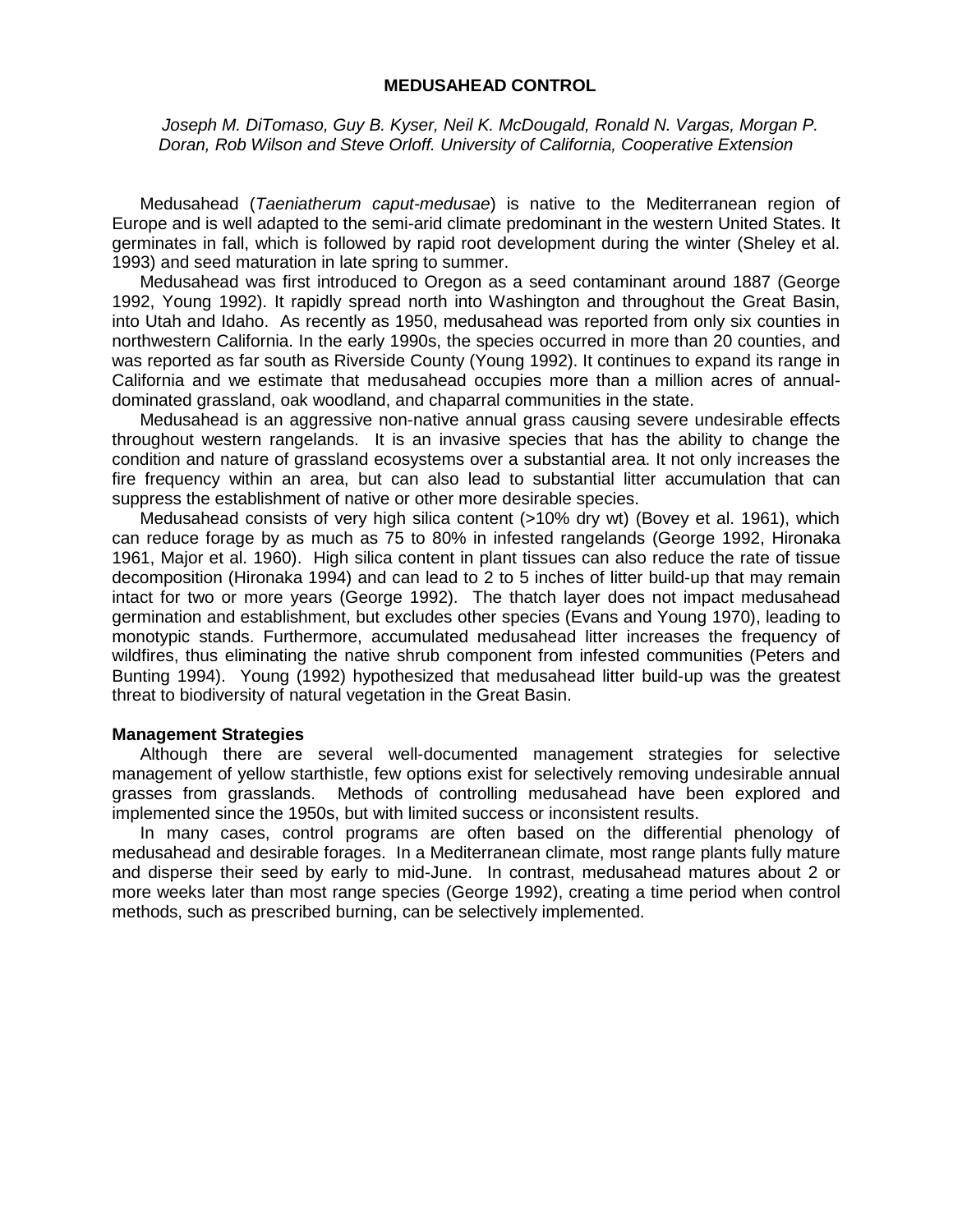#### *Mechanical*

Previous reports indicated that the competitive ability of medusahead in annual grasslands was primarily due to the slow breakdown of its thatch (high in silica) and that the thatch was the main component responsible for suppressing other competing species. Removing the thatch by either tillage or mowing in the fall can reduce the competitiveness of medusahead and provide better than 50% reduction in medusahead the following year. In addition, thatch removal can dramatically improved the efficacy of imazapic (not yet registered in California), regardless of whether the removal technique is through burning, tillage, or mowing.

# *Grazing*

In a study designed to determine the effects of grazing on beef production, George et al. (1989) found that two years of intensive grazing significantly reduced medusahead from 45% of the total species composition to only 10%.

While the palatability of medusahead to livestock is low, earlier studies have shown that sheep will graze medusahead in all vegetative stages (Lusk et al. 1961). As plants matured, sheep preference declined as they selectively avoided medusahead. However, at high stocking rates sheep uniformly grazed medusahead-infested grasslands in all vegetative stages (Lusk et al. 1961). In an ongoing study in Yolo County, we intensively grazed medusahead with sheep in early-spring (March) and/or mid-spring (April-May) and monitored the cover of the annual grass in summer. Preliminary results indicate that mid-spring grazing reduced medusahead by greater than 80% with or without an early spring-grazing, but early spring grazing alone was ineffective.

## *Prescribed Burning*

Medusahead and other long-awned invasive grasses (e.g., downy brome, ripgut brome, red brome, barb goatgrass) rely on animal dispersal for seed dissemination. Consequently, the seeds remain attached in the inflorescence longer than most desirable perennial and annual grasses. Medusahead matures a couple of weeks to more than a month later that most annual species, including grasses (Dahl and Tisdale 1975, Young et al. 1970). This directly exposes seeds to intense heat of fire flame when the senesced vegetation of other species or medusahead litter provides adequate fire fuel.

Effective control of medusahead with prescribed burning (>90%) was demonstrated as far back as 1953 (Furbush 1953). In contrast, Young et al. (1972) found that repeated annual burning in mid-summer increased medusahead infestations while decreasing the population of more desirable annual grasses. These inconsistent results suggest that burn timing may be critical to the success of this strategy. Murphy and Lusk (1961) and McKell et al. (1962) showed that the best timing for burning medusahead was in late May to early June before seed dispersal and before the seed moisture is below 30%.

In a more recent study in Yolo and Fresno counties, we have shown that prescribed burning conducted in late spring or early summer, before seed drop, is a very effective treatment, providing 99% and 87% control of medusahead after a single burn and over 99% control after two consecutive burns (DiTomaso et al., unpublished). This level of control in only two years suggests that seed longevity of medusahead in the soil is relatively short.

Despite the potential success of burning, it is not widely accepted because of air quality and liability issues that are exacerbated by construction of residential structures in rural areas.

#### *Chemical Control*

Currently registered herbicides are not a practical option in most cases since the extensive application of herbicides is difficult in rough terrain and selective herbicides are not yet registered in California for control of specific annual grasses.

Of the currently registered compounds, glyphosate can be an effective control method when applied in early spring to young medusahead plants. However, it is non-selective and can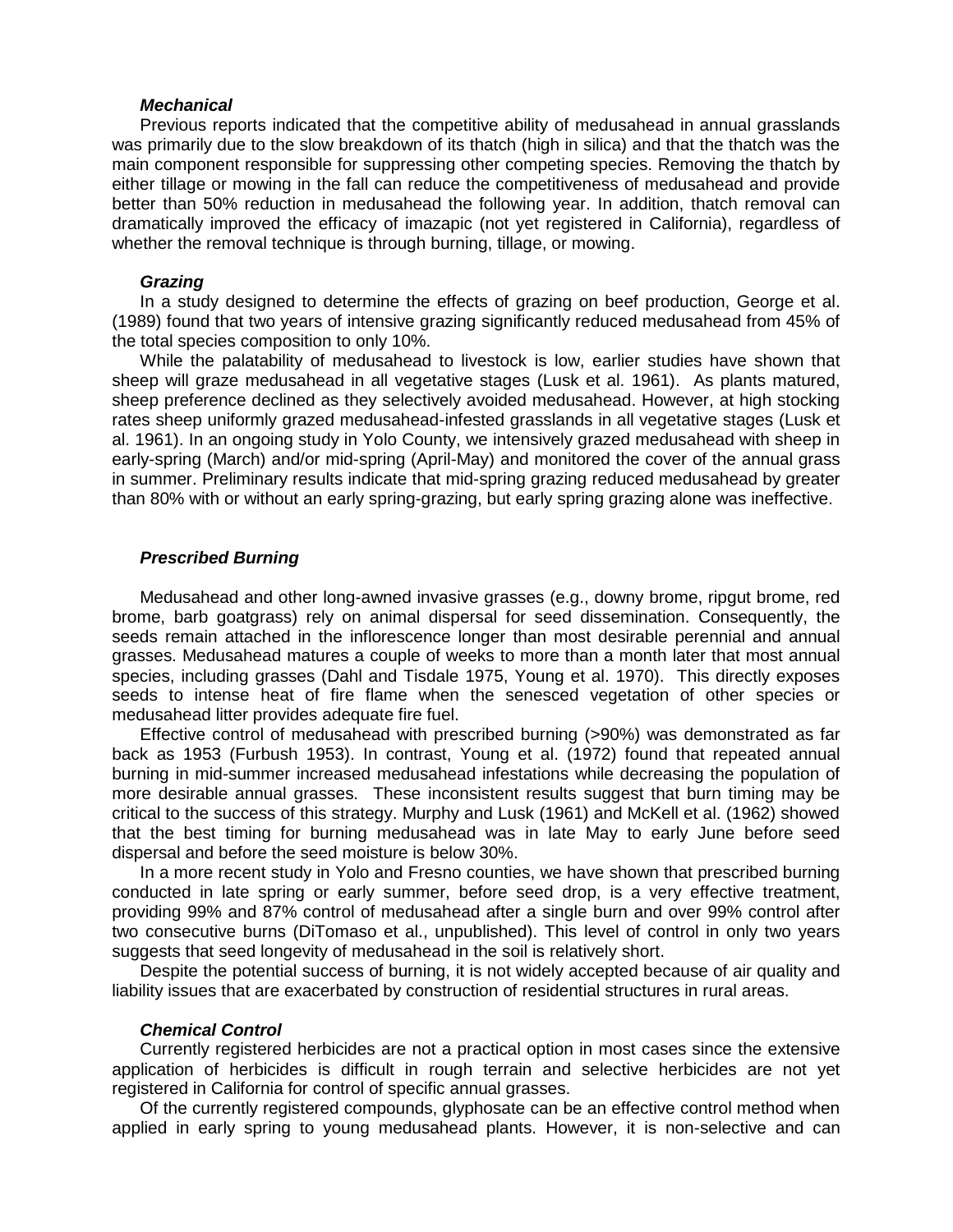damage desirable broadleaf or grass vegetation, including native perennial grasses. Although not yet registered in California, imazapic has proven to be very effective on medusahead and other annual grasses. Imazapic is an imidazolinone herbicide registered for use in other states for the management of noxious annual grasses in rangelands, grasslands, and wildlands. We have shown that this new herbicide controls most invasive annual grasses in California without significantly injuring seedlings of many native perennial grass or broadleaf species. However, our data also indicates that imazapic ties up in the thatch layer, thus reducing its availability to germinating and developing medusahead seedlings (DiTomaso et al., unpublished). For example, in Yolo County we found that imazapic provided nearly complete control of medusahead in plots cleared of all thatch, but no significant control compared to untreated plots when the thatch was still present. Thus, it will be difficult for land managers to accurately determine the proper rate to apply if they have some level of thatch within their application site.

Imazapic does not injure most members of the Fabaceae (pea family) and Asteraceae (sunflower family). In some of our plots, this led to the selection of Asteraceae species including members of the genus *Hemizonia* (tarweeds), *Hypochaeris* spp. (catsears), and *Lactuca serriola* (prickly lettuce). Such species may not be desirable in a rangeland, where the goal is to improve the forage quality and quantity.

### *Integrated Approaches*

Although the timely use of consecutive prescribed burns can be a very effective tool for medusahead control, this option is not always available to land managers. Other strategies for the selective control of medusahead are limited. In two sites in California (Yolo and Fresno County), we evaluated the effectiveness of a two-year integrated program using prescribed burning and the herbicide imazapic, either alone or in combination. At each site, we tested the response of five different treatments included two consecutive years of prescribed burning (May or June), two consecutive years of imazapic, a first year burning followed by a second year imazapic treatment, or a first year imazapic treatment followed by a second year burning.

In Fresno County, the medusahead cover in the untreated site averaged 45%, and in the Yolo County site it averaged 71%. As previously described, a single year of burning gave 98% control in Fresno County and 86% in Yolo County, and after a second year burn the control was better than 96% at both sites. By comparison, the combination of a late spring burn (which removed the thatch) followed by a fall imazapic treatment nearly always gave 100% control of medusahead the following year. Thus, it is possible to achieve complete control of this annual grass in a single season using the combination of prescribed burning and imazapic.

### *Conclusion*

Preliminary results (DiTomaso et al., unpublished) indicate that the best approach for medusahead management is the use of prescribed burning. However, when thatch layers can be reduced by late season grazing, disking, mowing or burning, a fall application of imazapic can further reduce the medusahead population. In addition, an integrated approach combining late spring prescribed burning followed by fall imazapic treatment can provide excellent control of medusahead and may even provide complete control.